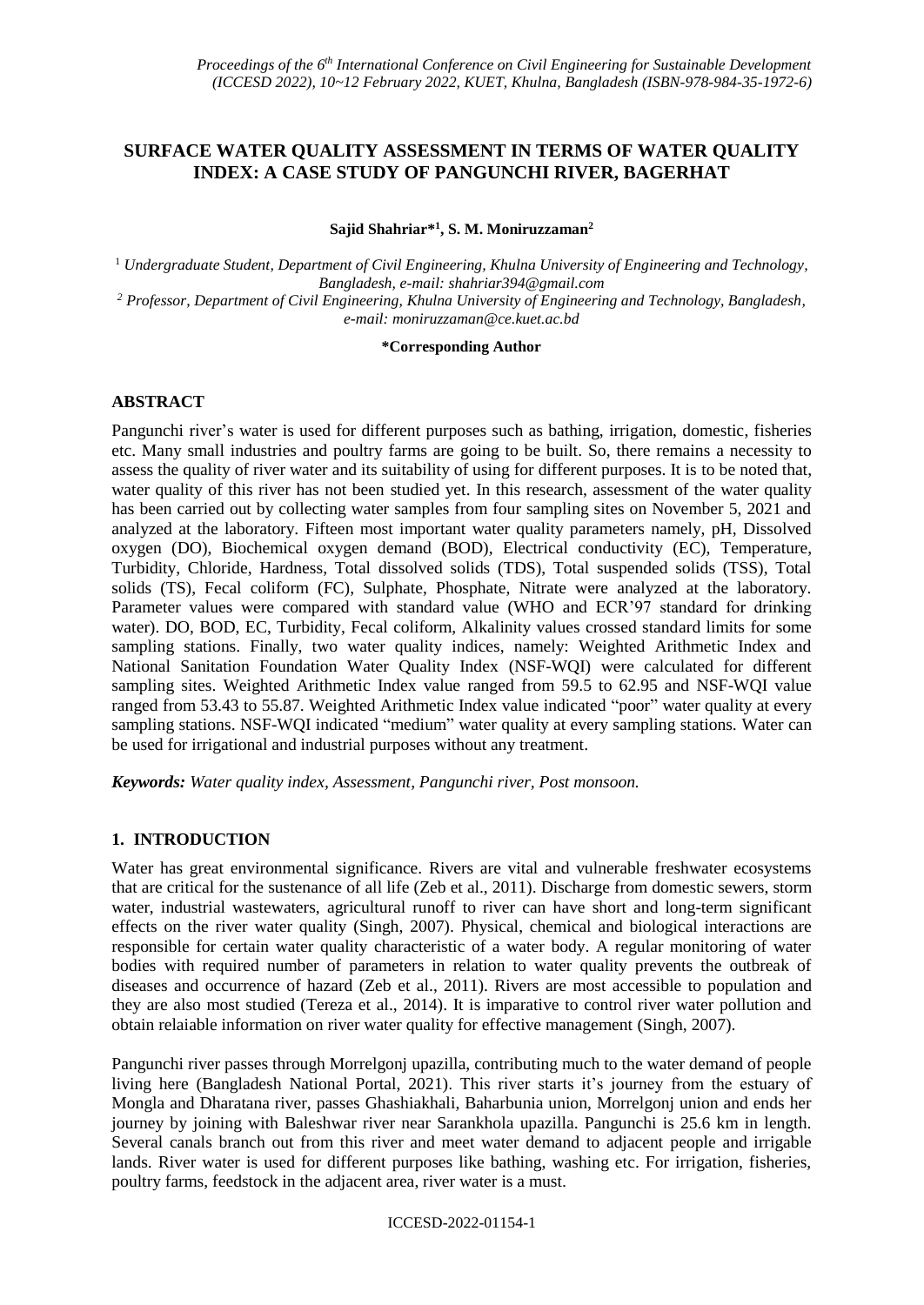There is no institution responsible for management of solid wastes in rural areas of Bangladesh (Ahmed & Rahman, 2000). Solid waste management senerio in Morrelgonj upazilla exactly agree with that statement. Wastes are thrown away in low-lying areas, dumped directly in the river or in the canals which branch out from the river and possibly degrade river water quality. Many small and medium industries are being built at Morrelgonj and Saronkhola upazilla. So there remains a necessity to assess water quality of this river whether it's water is suitable for using different purposes like irrigation, industries, recreational activities etc. and whether widespread using of this river's water is deteriorating it's quality or not.

Water is essential component of all production system. Considering it's importance, Department of Environment (DoE) of Bangladesh has been monitoring surface water quality since 1973 (Department of Environment, 2014). Monitoring water quality of rivers and lakes provide empirical evidence, which helps in decision making on health and environmental issues (Myers, 2018). Water quality status of Pangunchi river has remained unstudied yet. Determining water quality status of this river will help the policy makers to take decision on health and environmental issues in future.

Thus, the overall objective of this present study is to assess overall water quality status of Pangunchi river with the help of two water quality indices, namely: Weighted Arithmetic Water Quality Index and National Sanitation Foundation Water Quality Index (NSF-WQI).

Water quality index (WQI) summarizes large amount of water quality data into a single term, which is easily understandable to general people (Sharma et al., 2014). By knowing water quality index, it's easy to know the suitability of using river water for different purposes (Brown et al., 1972). Water quality index provides an extensive interpretation on the water quality and suitability of using water for different purposes like drinking, fisheries, industrial uses, irrigation etc. (Abbasi, 2012). Water quality index method has been applied for assessing water quality for both surface and ground water by many researchers in the last few decades (Sharma & Kansal, 2011).

## **2. METHODOLOGY**

### **2.1 Sample collection**

Samples were collected from four different stations on post monsoon season (November, 2021). Weather was clear during sampling. Sampling stations were selected randomly. Details of these stations are shown at Table 1. Methods of water quality sampling and parameters which were analysed are presented in Table 2. From each station, water sample was collected with 1000 ml of plastic bottle. The pre-washed bottles were rinsed for three times with water samples on-site before collecting sample. After collecting, samples were stored in the cooler box. Collected samples were carried at the Environmental Engineering Laboratory, KUET in the next day and different parameters were analysed.

| <b>Sampling Location</b> | <b>North Latitude</b> | <b>East Longitude</b> | <b>Sampling Point Name</b> |
|--------------------------|-----------------------|-----------------------|----------------------------|
| S1                       | $22^{\circ}29'19''$   | 89°47'44"             | Fulhata Mallick Bari       |
| S <sub>2</sub>           | $22^{\circ}27'15"$    | 89°51'33"             | Morrelgonj Central Mosque  |
| S3                       | $22^{\circ}24'56"$    | 89°51'51"             | South Gabtala              |
| S4                       | $22^{\circ}23'50"$    | 89°52'17"             | Sannyasi Launch Ghat       |

|  |  |  |  | Table 1: Details of Sampling Stations |
|--|--|--|--|---------------------------------------|
|--|--|--|--|---------------------------------------|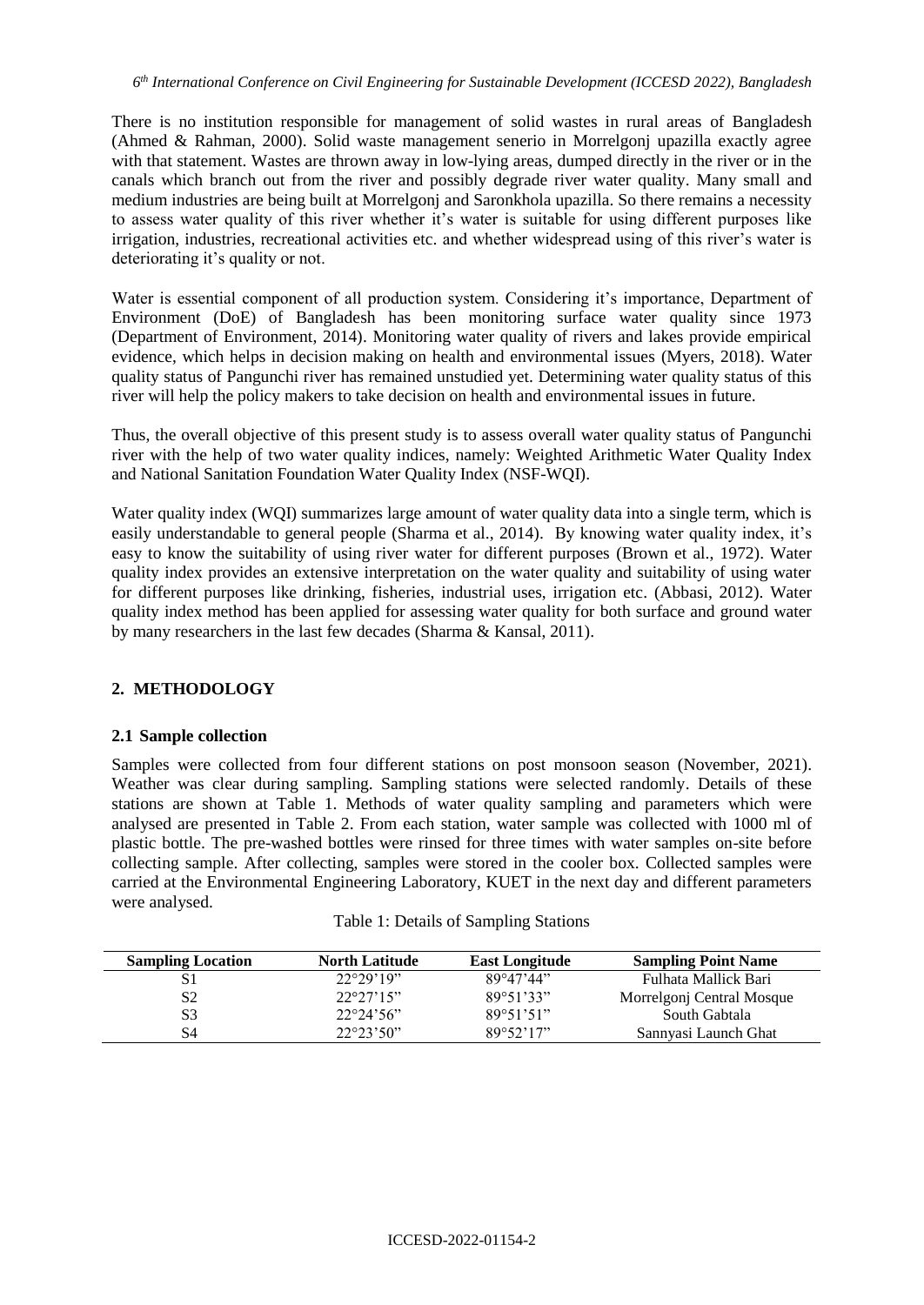

Figure 1: Sampling location at Pangunchi river

| N <sub>0</sub> | <b>Parameter</b>      | Unit            | <b>Method of analysis</b>            | <b>Measurement</b><br><b>Site</b> |
|----------------|-----------------------|-----------------|--------------------------------------|-----------------------------------|
|                | pH                    |                 | pH meter/Potentiometric              | On-site                           |
| 2              | DO                    | mg/1            | DO meter                             | Laboratory                        |
| 3              | <b>BOD</b>            | mg/1            | Winkler and incubation               | Laboratory                        |
| 4              | EC                    | $\mu$ S/cm      | Conductivity meter                   | On-site                           |
|                | Turbidity             | <b>NTU</b>      | Turbidimeter                         | Laboratory                        |
| 6              | <b>Total Coliform</b> | cfu/100ml       | Membrane filter technique            | Laboratory                        |
|                | Temperature           | $\rm ^{\circ}C$ | TDS/Temperature meter                | On-site                           |
| 8              | Chloride              | mg/1            | Titration                            | Laboratory                        |
| 9              | <b>Nitrate</b>        | mg/1            | Spectrophotometer/NitriVer 3 Nitrite | Laboratory                        |
|                |                       |                 | reagent                              |                                   |
| 10             | Sulfate               | mg/1            | Spectrophotometer/Sulfaver 4 sulfate | Laboratory                        |
|                |                       |                 | reagent                              |                                   |
| 11             | Phosphate             | mg/1            | Spectrophotometer/PhosVer 3          | Laboratory                        |
|                |                       |                 | Phosphate reagent                    |                                   |
| 12             | Alkalinity            | mg/1            | Titration                            | Laboratory                        |
| 13             | Hardness              | mg/l (as CaCO3) | Titration                            | Laboratory                        |
| 14             | <b>TDS</b>            | mg/1            | Gravimetric                          | Laboratory                        |
| 15             | <b>TS</b>             | mg/1            | Gravimetric                          | Laboratory                        |

Table 2: Water quality parameters and measurement methods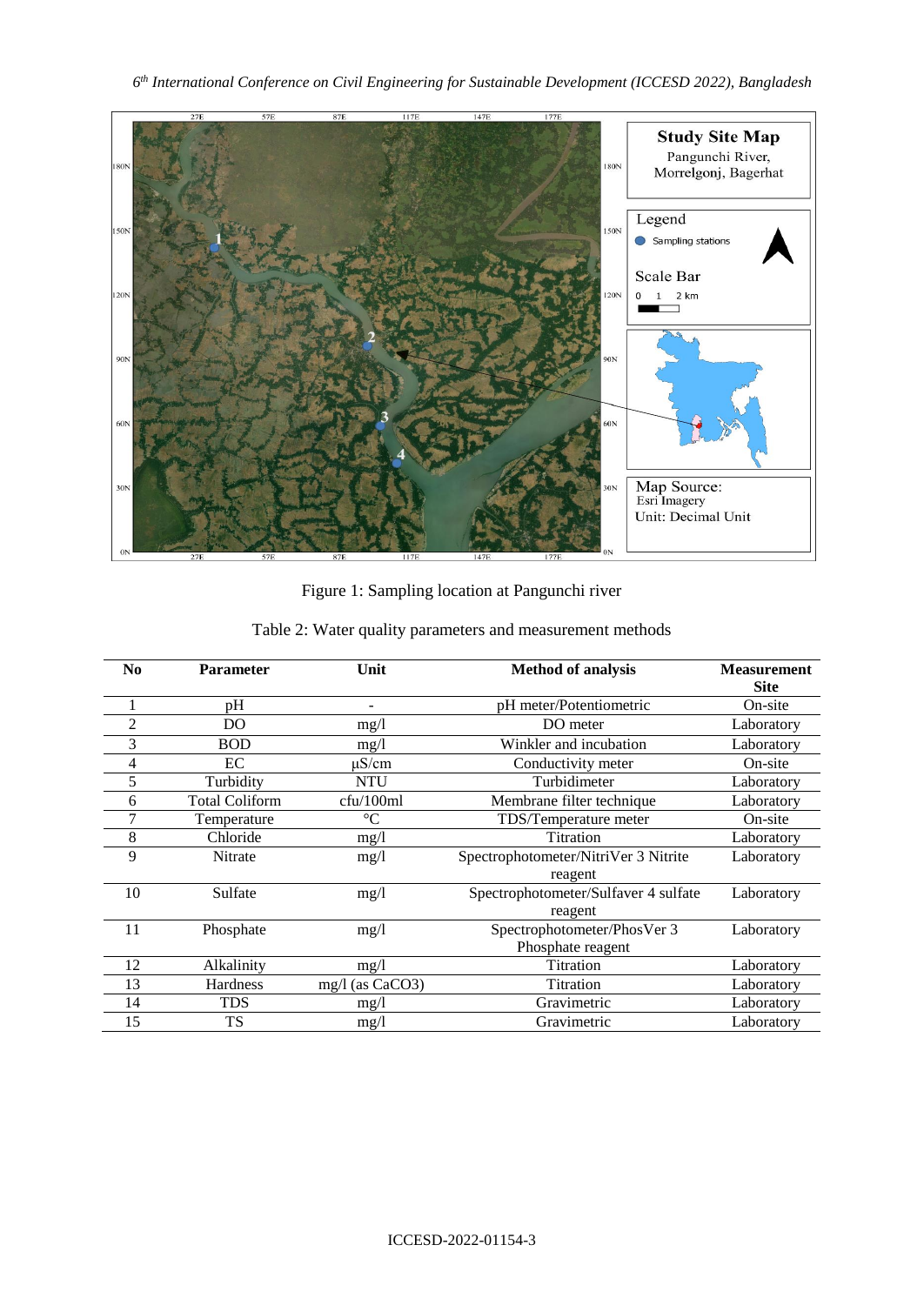# **2.2 Methodological approach**



# **2.3 Weighted Arithmetic Water Quality Index**

Weighted arithmetic index method involves calculation of water quality index by multiplying water parameter's concentration value with 'unit weight factor', assigned for each parameter. Unit weight is calculated by taking account standard value assigned for each water quality parameters. Purpose of determining 'unit weight' is that, it transforms each water quality parameters into a common scale. A parameter will have more significance in water quality index, which has higher 'unit weight' value. In this calculation, pH, DO and BOD has higher unit weight (0.215, 0.365, 0.365 respectively) contributing much in overall water quality index value. As a result, a little variation of DO, BOD, pH from standard value, results a large variation on water quality index value. Total ten parameters are selected for determining weighted arithmetic water quality index. They are: pH, DO, BOD, EC, TDS, TSS, Total hardness, Chloride, Sulphate, Alkalinity (Bora & Goswami, 2017). By calculating water quality index, water quality status and its possible uses can be suggested.

Table 3: Unit Weightage (Wi) of the parameters used for determining water quality index

| <b>Parameter</b>    | Unit  | <b>ECR'97 Standard</b> | <b>WHO</b> standard | Unit Weight (Wi) |
|---------------------|-------|------------------------|---------------------|------------------|
| pH                  |       | $6.5 - 8.5$            | $6.5 - 8.5$         | 0.215            |
| DO                  | mg/l  | n                      |                     | 0.366            |
| <b>BOD</b>          | mg/1  | 0.2                    |                     | 0.366            |
| EC                  | µS/cm |                        | 400                 | 0.005            |
| <b>TDS</b>          | mg/1  | 1000                   | 500-1000            | 0.004            |
| <b>TSS</b>          | mg/1  |                        | 500                 | 0.004            |
| Hardness (as CaCO3) | mg/1  | 200-500                | 500                 | 0.006            |
| Chloride            | mg/1  | 150-600                | 250                 | 0.007            |
| Sulphate            | mg/1  | 400                    | 250                 | 0.012            |
| Alkalinity          | mg/1  |                        | 120                 | 0.015            |

Calculation of water quality index was calculated by using the following equation:

$$
WQI = \frac{\Sigma WiQi}{\Sigma Wi} \tag{1}
$$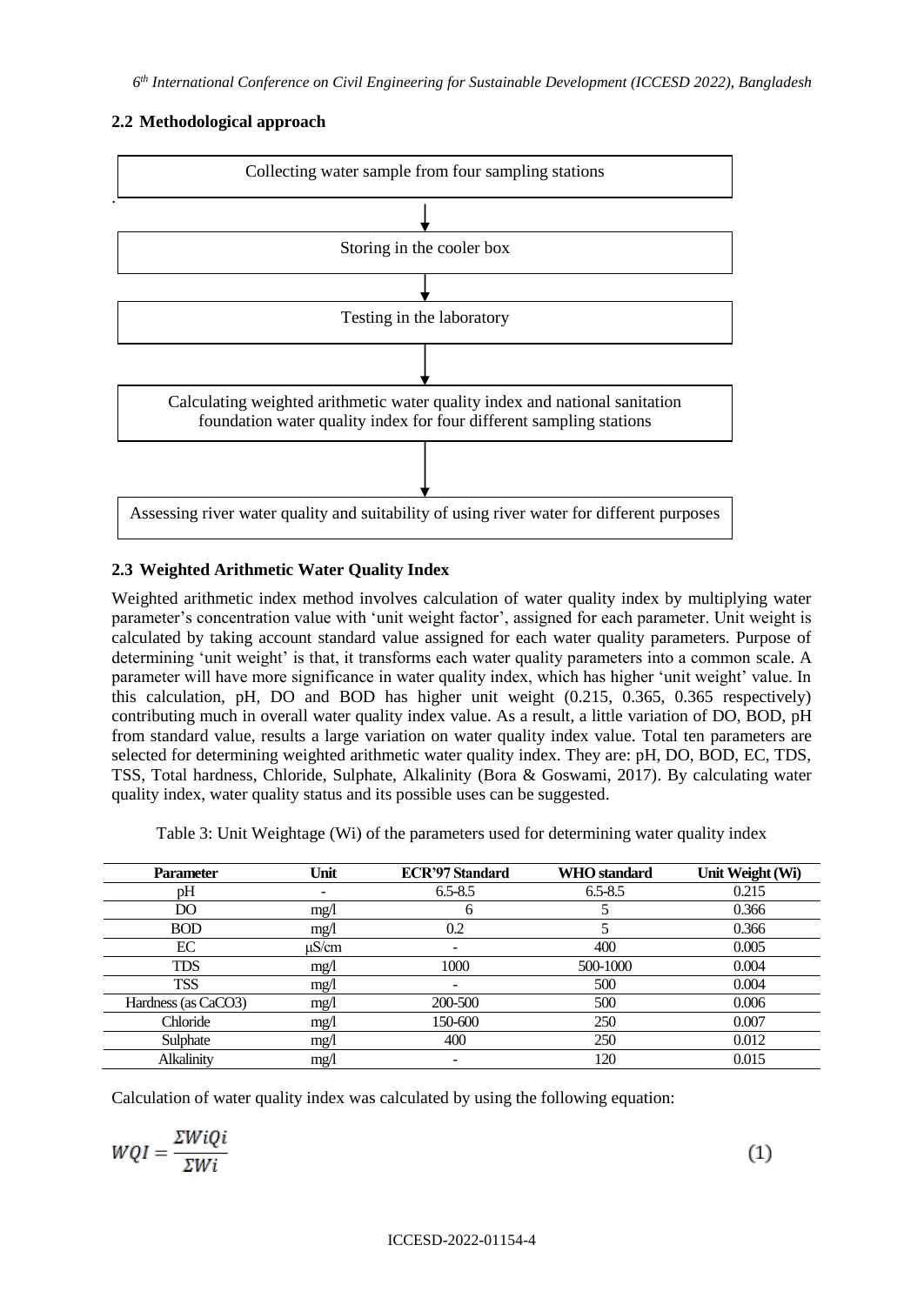*6 th International Conference on Civil Engineering for Sustainable Development (ICCESD 2022), Bangladesh*

$$
Qi = 100 \left[ \frac{(Vi - Vo)}{(Si - Vo)} \right]
$$
 (2)

Where

 $W_i$  = Unit weight of i<sup>th</sup> parameter.  $Q_i$  = Sub-index value of i<sup>th</sup> parameter.  $V_i$  = Concentration of  $i<sup>th</sup>$  parameter.  $V_0$  = Ideal value of i<sup>th</sup> parameter (V<sub>0</sub>=7 for p<sup>H</sup> and 14.6 mg/l for DO. For other parameters, V<sub>0</sub>= 0).  $S_i$  = Standard value for  $i<sup>th</sup>$  parameter.

Unit weight can be calculated by the following formula:

$$
Wi = \frac{K}{Si}
$$
 (3)

$$
K = \frac{1}{\sum \frac{1}{Si}} \tag{4}
$$

Table 4: Water quality status and possible uses with respect to water quality index range (After: Brown et al., 1972)

| WQI    | Water quality status                     | Possible usage                            |
|--------|------------------------------------------|-------------------------------------------|
| $0-25$ | Excellent                                | Drinking, irrigation and industrial usage |
| 26-50  | Good                                     | Drinking, irrigation and industrial usage |
| 51-75  | Poor                                     | Irrigation and industrial usage           |
| 76-100 | Very poor                                | <b>Irrigation</b>                         |
| Over   | Unsuitable for drinking and fish culture | Proper treatment is necessary before any  |
| 100    |                                          | usage                                     |

#### **2.4 National Sanitation Foundation Water Quality Index (NSF-WQI)**

NSF-WQI was developed by considering 9 most important water quality parameters such as: pH, Dissolved oxygen (DO), Biochemical oxygen demand (BOD), Total solids (TS), Faecal coliform (FC), Temperature, Turbidity, Nitrate, Total phosphate. Unit weight factor was assigned for each parameter. Furthermore, unit weight of i<sup>th</sup> parameter (Wi) was multiplied with sub-index value (Qi) of i<sup>th</sup> parameter. There is total 9 rating curves for determining Qi value with respect to corresponding concentration of i<sup>th</sup> parameter (Brown et al., 1970). In this paper, sub-index value was obtained by NSF-WQI calculator online (http://www.water-research.net/watrqualindex/index.htm). After getting Qi value, unit weight value (Wi) was multiplied with Qi and summed together with the following equation:

 $NSF - WQI = \Sigma WiQi$ 

 $(5)$ 

Where  $W_i$  = Unit weight of i<sup>th</sup> parameter  $Q_i$  = Sub-index value of i<sup>th</sup> parameter

Table 5: NSF-WQI Classification (After: Effendi & Wardinatno, 2015)

| <b>NSF-WQI Score</b> | <b>Criteria</b> |
|----------------------|-----------------|
| $0 - 25$             | Very Bad        |
| $26 - 50$            | Bad             |
| 51-70                | Medium          |
| 71-90                | Good            |
| 91-100               | Excellent       |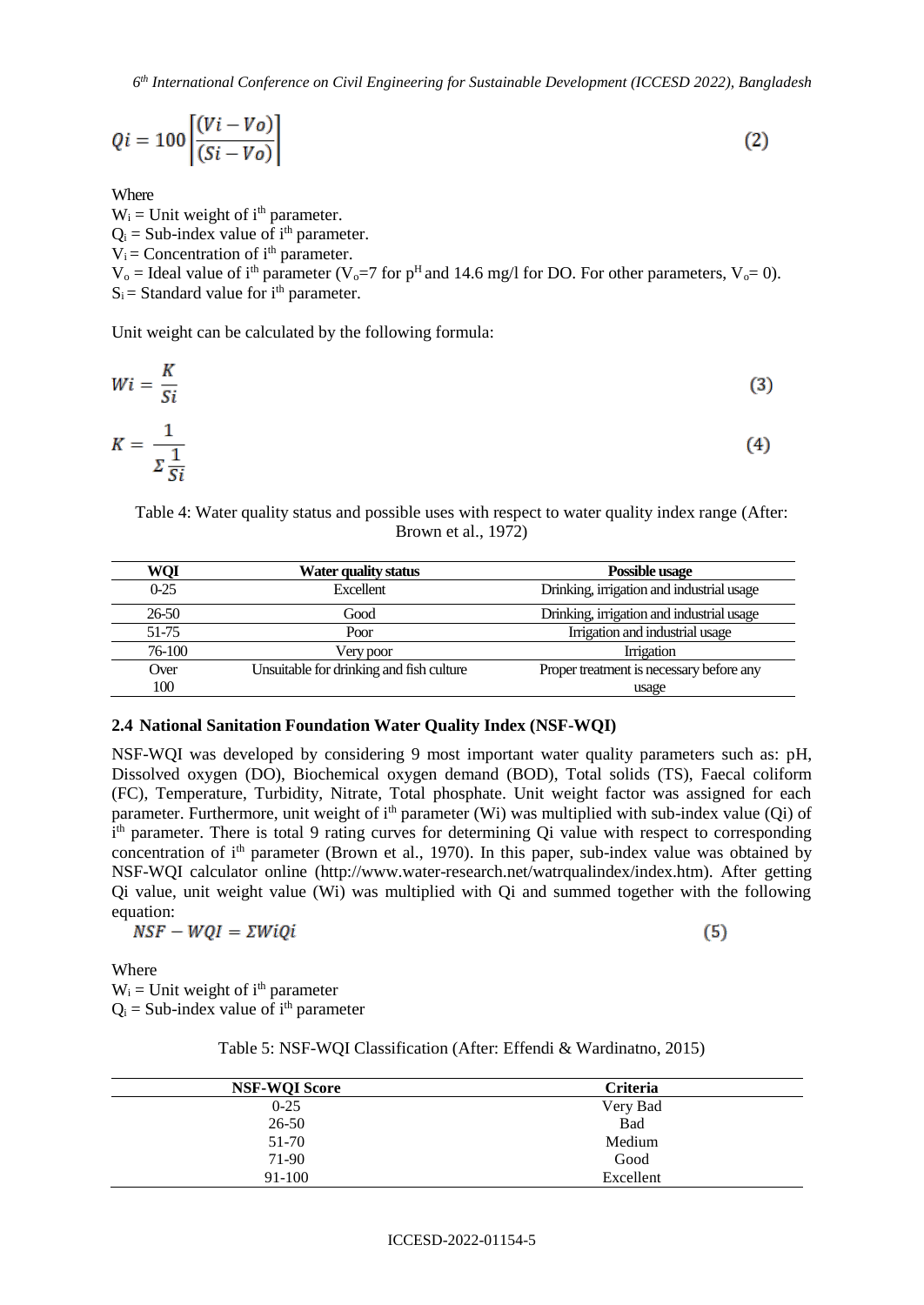*6 th International Conference on Civil Engineering for Sustainable Development (ICCESD 2022), Bangladesh*

### **3. RESULT AND DISCUSSION**

Pangunchi river doesn't show much variation in water quality along four selected sampling stations, which is shown in Figure 2. For all the sampling stations, pH, Total dissolved solids (TDS), Total suspended solids (TSS), Chloride, Hardness, Sulphate, Phosphate, Nitrate, Temperature were in acceptable range.

Electrical conductivity ranging 466-1025 μS/cm crossed the acceptable limit for every sampling stations. Conductivity increases due to increased amount of dissolved solids entering in a water body (US-EPA, 2021).

According to ECR'97, dissolved oxygen concentration should be more than 6 mg/l for drinking water. Every station showed less value than prescribed, ranging 5-5.5 mg/l.

Biochemical oxygen demand (BOD) value ranged 0.4-1 mg/l, which crossed ECR'97 standard (0.2 mg/l).

Turbidity value ranged 185.33-619 NTU, crossing ECR'97 standard value (10 NTU). Station 4 showed highest turbidity value (619 NTU).

Alkalinity value ranged 105-150 mg/l. Station 1 (Fulhata Mallick Bari) showed 150 mg/l alkalinity, which crossed ECR'97 standard value (120 mg/l).

Fecal coliform value at every station crossed standard value for drinking water (0 cfu/100ml). Needless to say, different anthropogenic activities, waste dumping etc. caused coliform bacteria to grow. Station 1 (Fulhata Mallick Bari) showed 200 cfu/100 ml value which was highest among four.

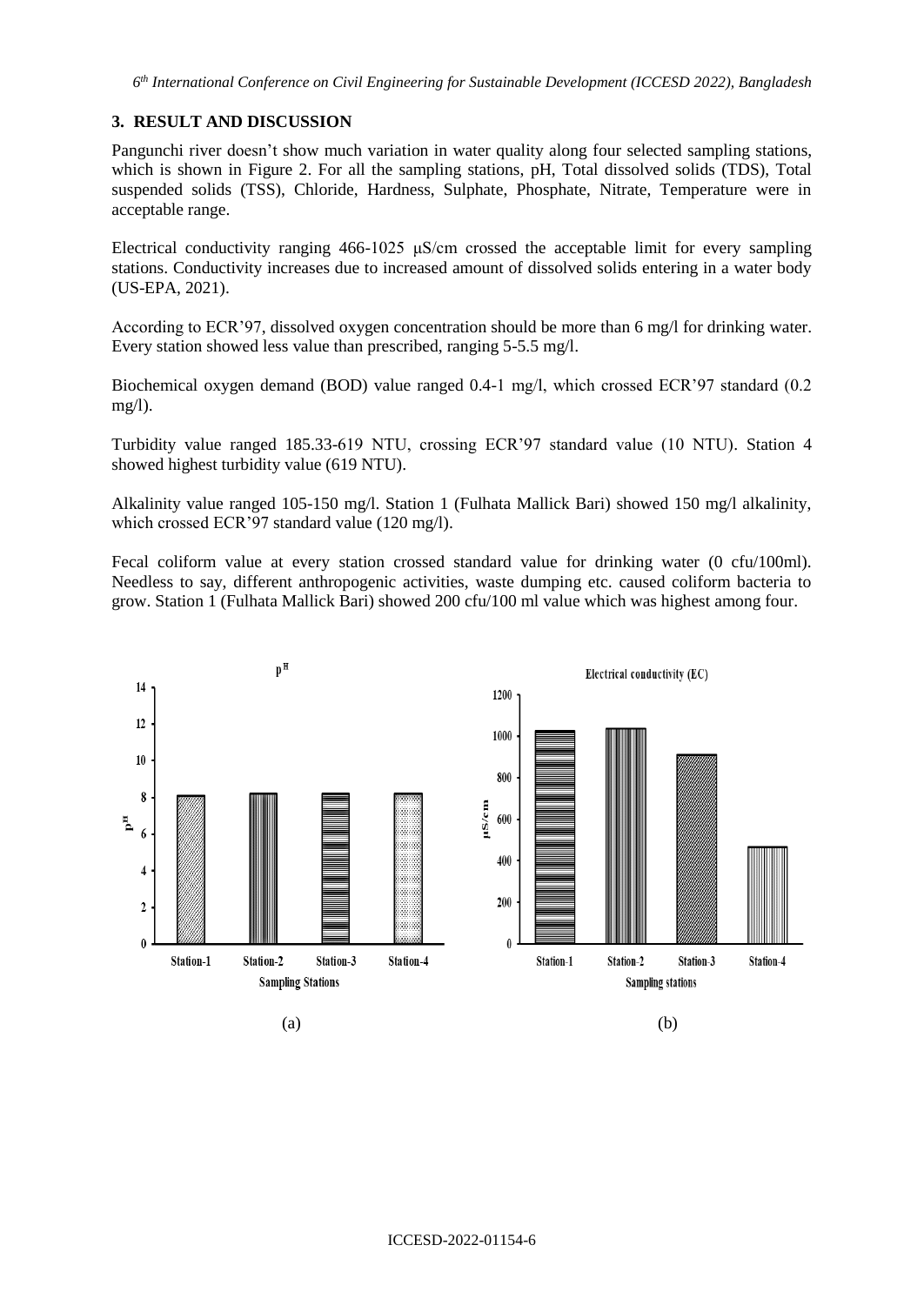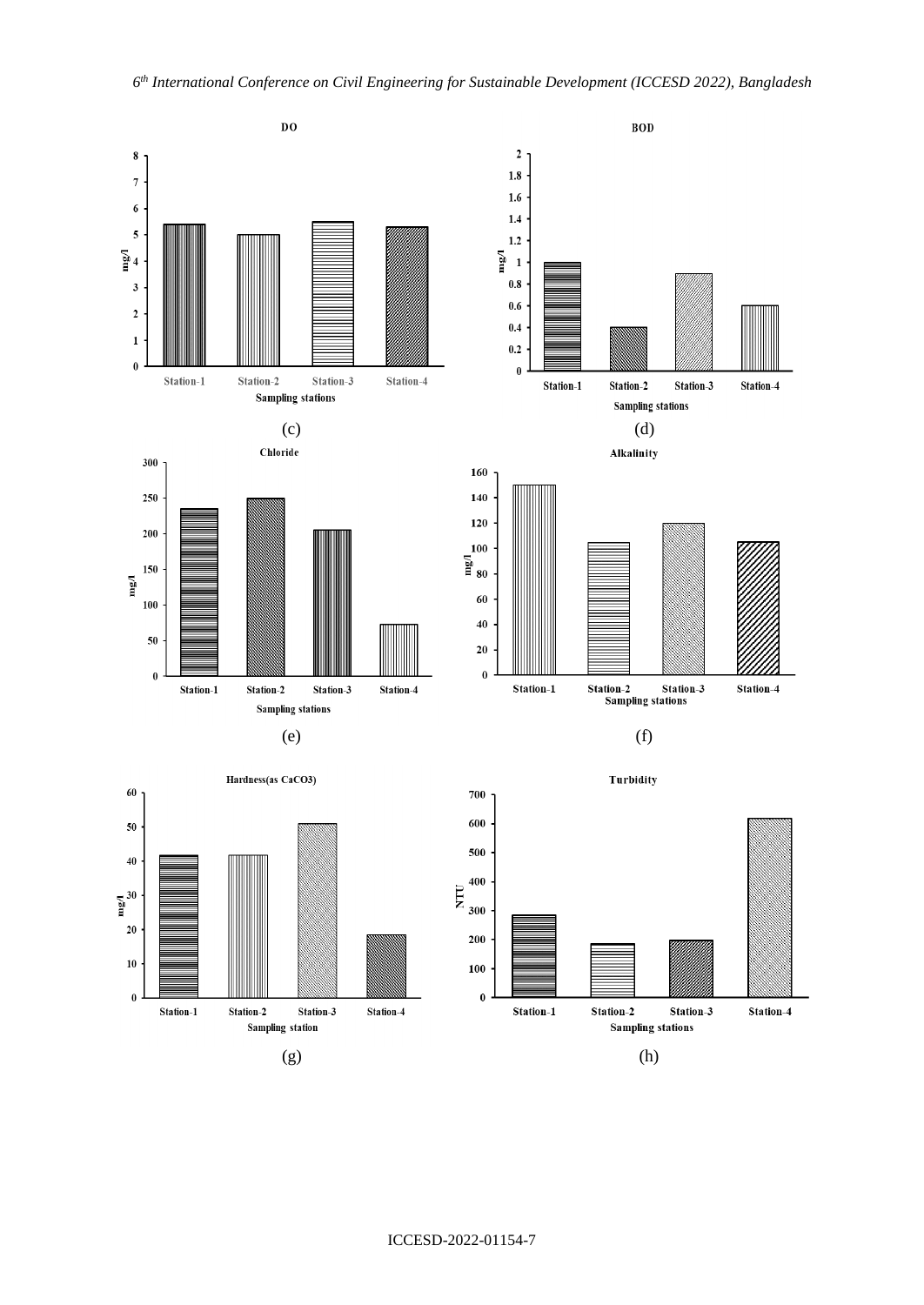

(m)

Figure 2: (a) pH (b) Electrical conductivity (EC) (c) Dissolved oxygen (DO) (d) Biochemical oxygen demand (BOD) (e) Chloride (f) Alkalinity (g) Hardness (h) Turbidity (i) Total dissolved solids (TDS) (j) Sulfate (k) Phosphate (l) Nitrate (m) Total solids of different sampling stations.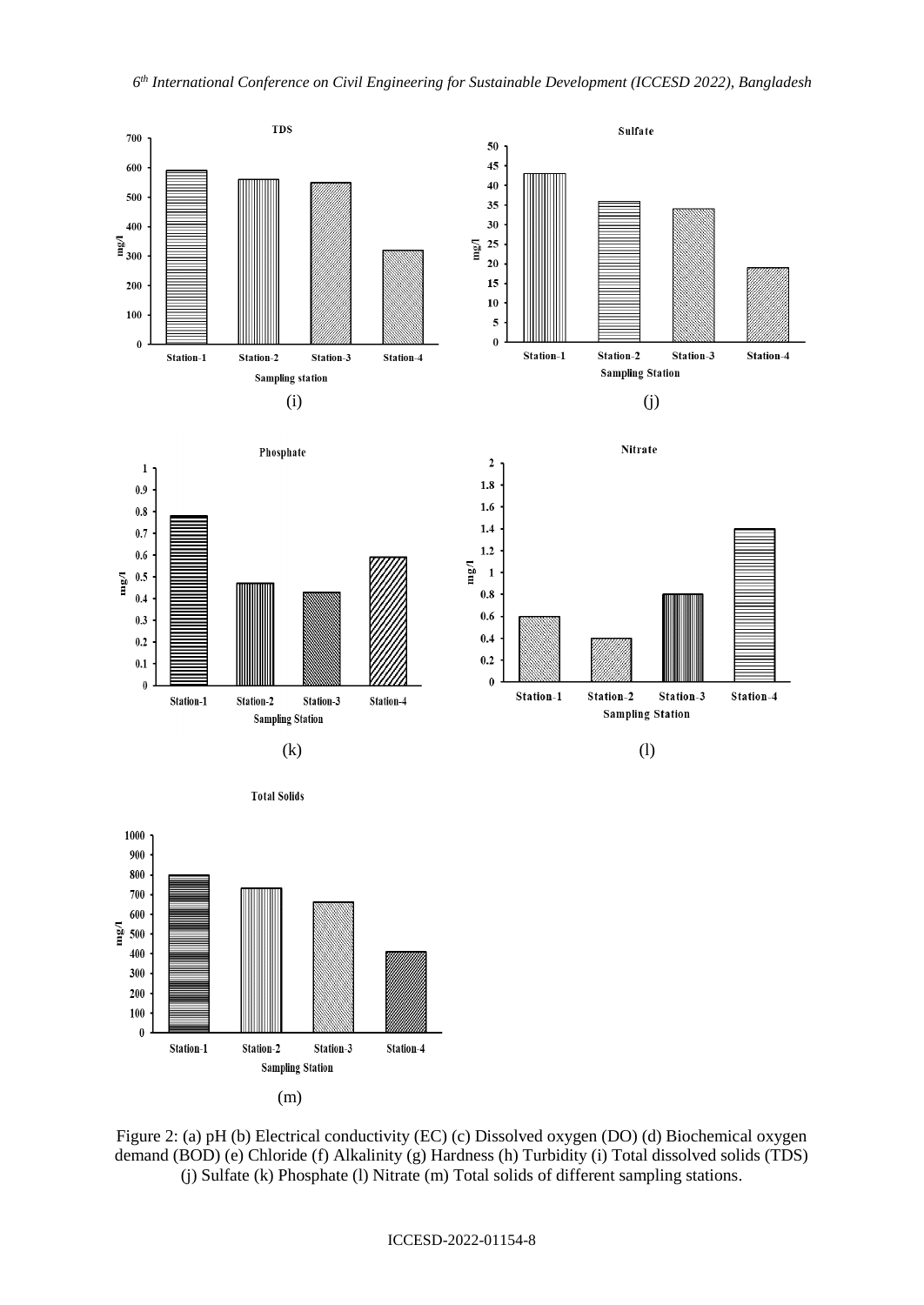| <b>Parameter</b>                             | Unit                     | <b>ECR'97</b>            | <b>WHO</b>     | $S-1$            | $S-2$          | $S-3$ | $S-4$                  |
|----------------------------------------------|--------------------------|--------------------------|----------------|------------------|----------------|-------|------------------------|
|                                              |                          | standard                 | standard       |                  |                |       |                        |
| pH                                           | $\overline{\phantom{a}}$ | $6.5 - 8.5$              | $6.5 - 8.5$    | 8.1              | 8.19           | 8.2   | 8.19                   |
| Electrical<br>conductivity (EC)              | $\mu$ S/cm               |                          | 400            | 1025             | 1035           | 910   | 466                    |
| Dissolved oxygen<br>(DO)                     | mg/1                     | 6                        | $\overline{5}$ | $\overline{5.4}$ | $\overline{5}$ | 5.5   | $\overline{5.3}$       |
| <b>Biochemical</b><br>oxygen demand<br>(BOD) | mg/1                     | 0.2                      | 5              | 1                | 0.4            | 0.9   | 0.6                    |
| Turbidity                                    | <b>NTU</b>               | 10                       | 25             | 285              | 185.33         | 198   | 619                    |
| Total dissolved<br>solids (TDS)              | mg/1                     | 1000                     | 500-1000       | 590              | 560            | 550   | 320                    |
| Total suspended<br>solids (TSS)              | mg/1                     | ÷,                       | 500            | 210              | 170            | 110   | 90                     |
| Total solids (TS)                            | mg/l                     |                          | ÷.             | 800              | 730            | 660   | 410                    |
| Chloride                                     | mg/1                     | 150-600                  | 250            | 235              | 250            | 205   | 72.5                   |
| Hardness (as<br>CaCO3                        | mg/1                     | 200-500                  | 500            | 41.67            | 41.67          | 50.93 | 18.5<br>$\overline{2}$ |
| Alkalinity                                   | mg/1                     | $\overline{\phantom{0}}$ | 120            | 150              | 105            | 120   | 105                    |
| Fecal coliform                               | cfu/100ml                | $\Omega$                 | $\theta$       | 200              | 180            | 140   | 156                    |
| Sulfate                                      | mg/1                     | 400                      | 250            | 43               | 36             | 34    | 19                     |
| Phosphate                                    | mg/1                     | 6                        | 5              | 0.78             | 0.47           | 0.43  | 0.59                   |
| Nitrate                                      | mg/l                     | 10                       | 50             | 0.6              | 0.4            | 0.8   | 1.4                    |
| Temperature                                  | $\overline{C}$           | 20-30                    | $20 - 30$      | 24.6             | 24             | 23.7  | 23                     |

Table 6: Physiochemical characteristics of water samples collected from four sampling stations of Pangunchi river

## **3.1 Weighted Arithmetic Water Quality Index**

Weighted arithmetic water quality index value for all the stations is almost same, which is considered as "poor".

Table 7: Weighted arithmetic water quality index value of Pangunchi river

| <b>Station</b> | <b>WOI</b> score | Water quality status | Possible usage            |
|----------------|------------------|----------------------|---------------------------|
|                | 62.95            | Poor                 | Irrigation and industrial |
|                | 60.77            | Poor                 | Irrigation and industrial |
|                | 61.49            | Poor                 | Irrigation and industrial |
|                | 59.50            | Poor                 | Irrigation and industrial |

### **3.2 National Sanitation Foundation Water Quality Index (NSF-WQI)**

Water quality based on NSF-WQI is almost same for all the stations, which is considered as "medium".

| <b>Station</b> | <b>NSF-WOI Score</b> | <b>Water quality status</b> |
|----------------|----------------------|-----------------------------|
|                | 53.43                | Medium                      |
|                | 53.79                | Medium                      |
|                | 55.87                | Medium                      |
|                | 55.63                | Medium                      |

Table 8: NSF water quality index value of Pangunchi river